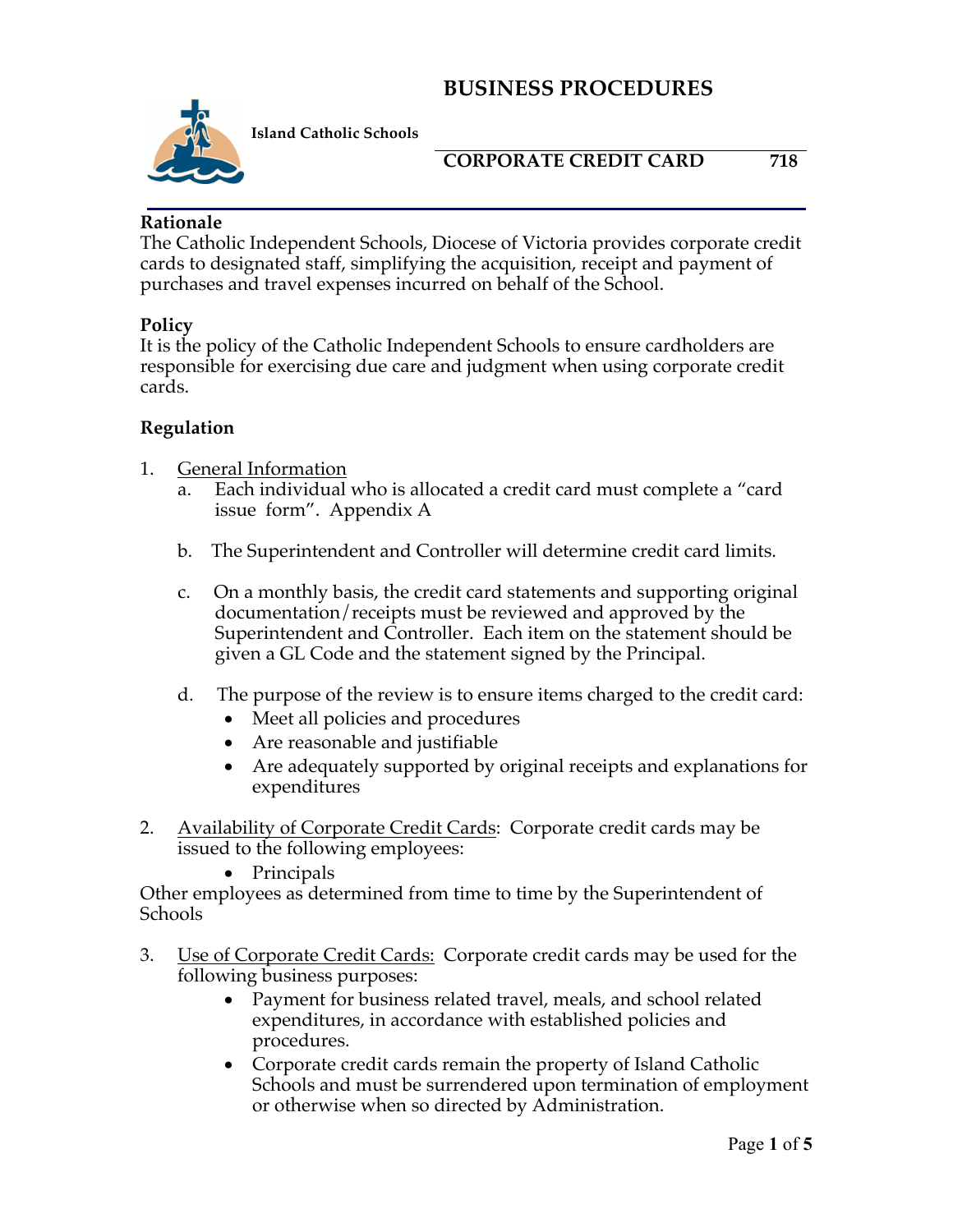

**Island Catholic Schools** 

### **CORPORATE CREDIT CARD 718**

- Other purchases as deemed appropriate and approved by Superintendent.
- 4. Payment of Credit Card Billings:
	- Credit card statements must be checked by the cardholder and presented for payment promptly, in order to avoid incurring interest charges.
	- Original receipts and credit card charge slips must accompany the statement for payment. Unsubstantiated charges will be the responsibility of the card holder.
	- The Superintendent and/or Controller will review all expenditures prior to payments being processed.
- 5. Restrictions on Use of Corporate Credit Cards:
	- Corporate credit cards may not be used for personal expenditures of any nature whatsoever.
	- Corporate credit cards are for the sole use of the holder and must not be used for expenditures on behalf of other employees, unless the Principal deems the expenditure can be more efficiently paid for a school related function or activity (for example – paying of hotel costs for staff attending a conference).
	- Use of the card must be in compliance with all other policies.
	- Misuse of the card may result in suspension of corporate credit.

| Reference:       | Approved                        |
|------------------|---------------------------------|
|                  |                                 |
|                  | Date Approved: January 22, 2008 |
|                  |                                 |
| Cross-reference: | Date(s) Revised:                |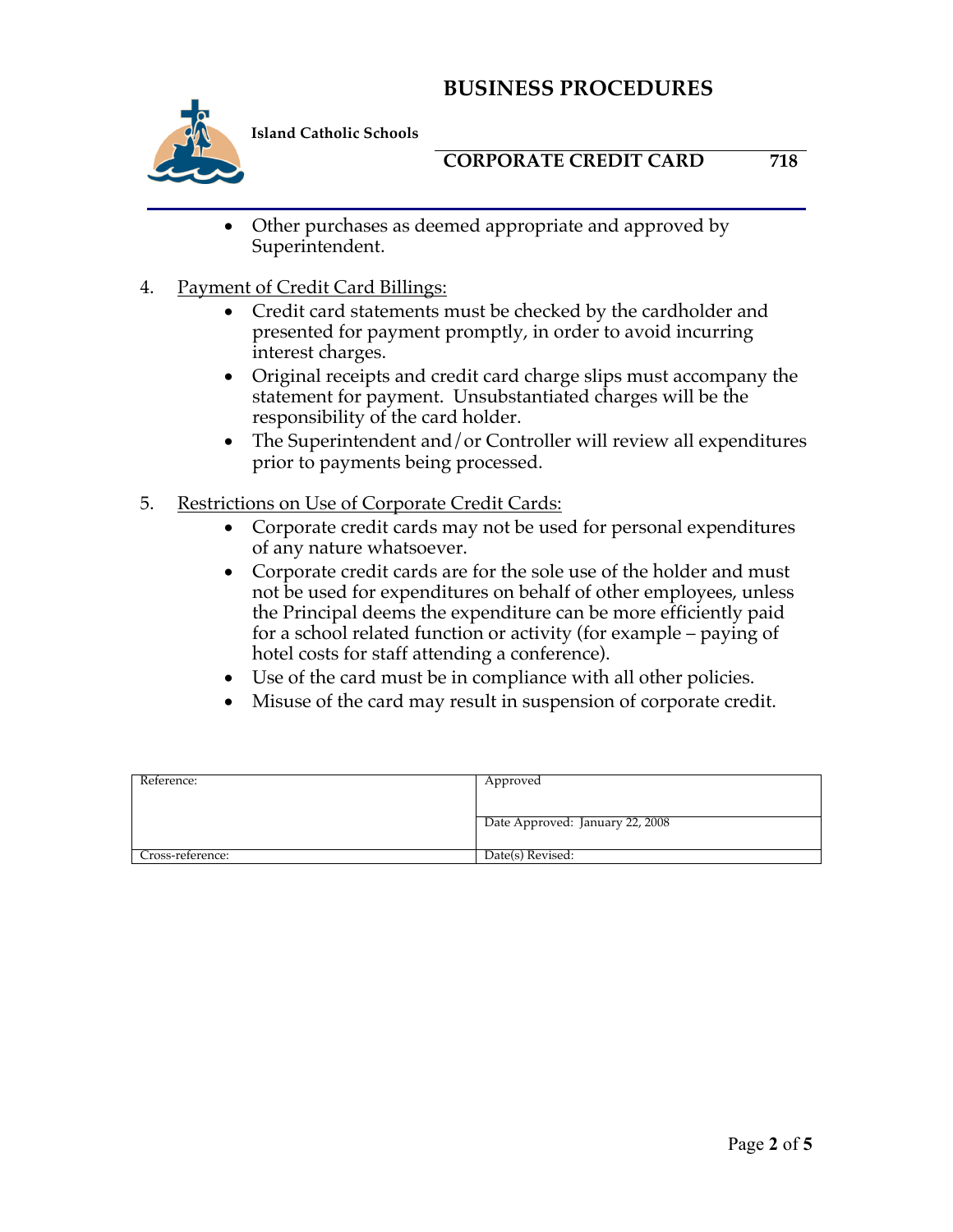

**Island Catholic Schools** 

### **CORPORATE CREDIT CARD 718**

### **CARD ISSUE FORM**

**Organization Name**………………………………………….

**Cardholder Name** ………………………………………….

**Position** ………………………………………….

I understand and agree that the Organizational Credit Card is issued to me on the express understanding that I will, at all times, comply with the following conditions.

#### **USE**

- 1. The Organizational Credit Card is the property of Island Catholic Schools and is in my possession and under my strict control.
- 2. I will not permit the Card to be used by any person other than myself, unless for extenuating circumstances.
- 3. I will only use the Card for official purposes.
- 4. I will immediately report any unauthorised use of the Card to the bank and the Superintendent/Controller for Island Catholic Schools.
- 5. I will not use the Card to pay for expenses that have already been claimed (or will be claimed) by any form of allowance.

#### **MONTHLY RECONCILIATION**

- 6. I will be issued with a monthly statement by the bank. I will:
	- Ensure that all transactions that appear on the monthly statement are verified by me.
	- Ensure that sufficient supporting documentation is attached to the monthly statement when it is submitted for approval.
	- Certify that goods or services paid for using the Card have been actually delivered or provided.
	- Sign the monthly statement provided by the service provider to indicate that the transactions appearing on the statement have been made only for official purposes.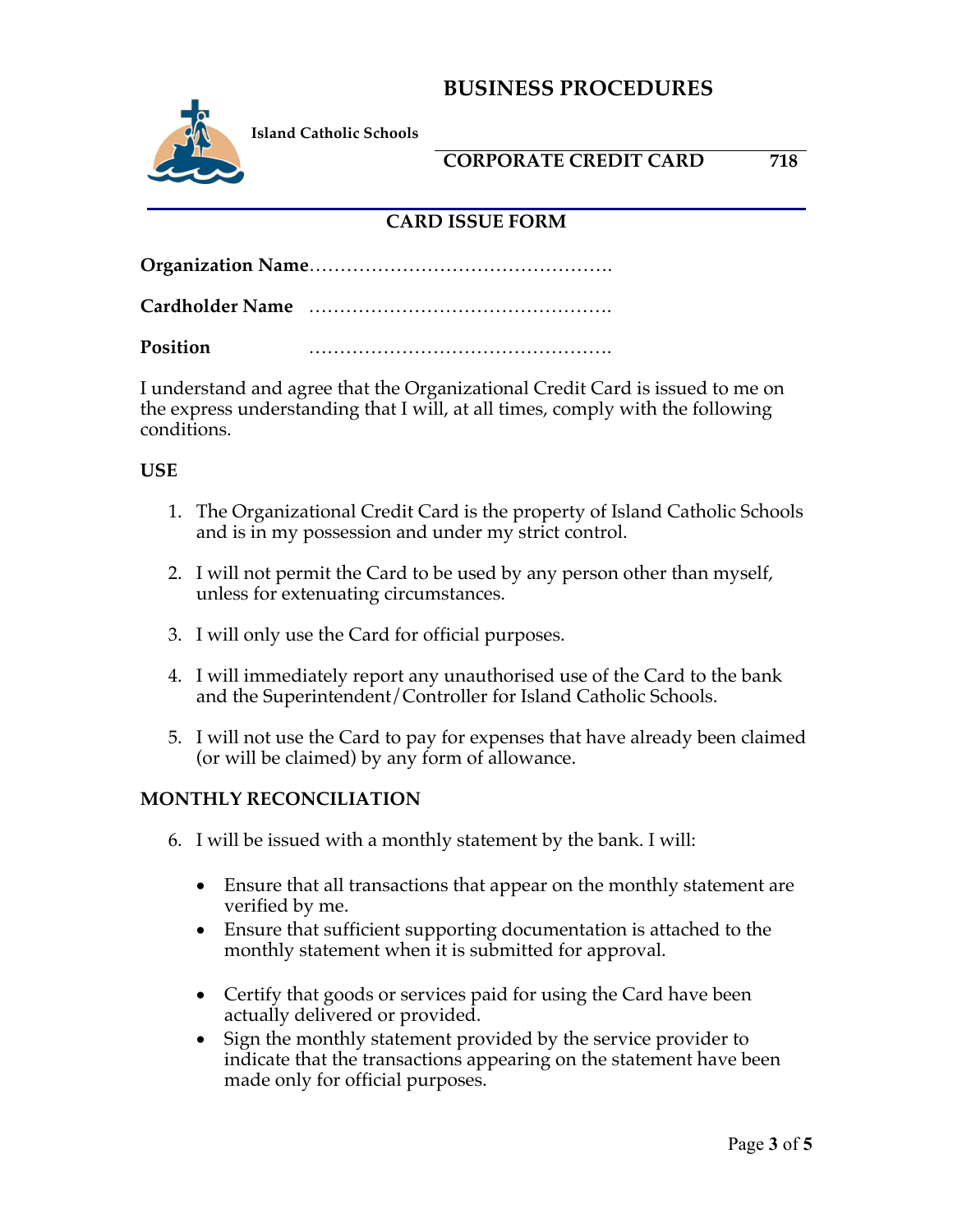

**Island Catholic Schools** 

### **CORPORATE CREDIT CARD 718**

### **CHANGE IN CARDHOLDER DETAILS**

7. I will immediately advise the Superintendent/Controller of any change in my name or contact details.

#### **UPON RESIGNATION OR TRANSFER**

8. I will immediately return my Card to the Superintendent/Controller if I resign or retire, or if my services as an employee of the organization are otherwise terminated, or if I am instructed to do so by the Superintendent/Chair.

#### **LOST OR STOLEN CARDS**

9. I will immediately report the loss or theft of my Card to the bank and the Superintendent/Controller.

#### **DECLARATION**

- 10. I confirm that I have access to only one Card.
- 11. I acknowledge that I have been briefed on all aspects of the operation and use of the Card.

| Cardholder Signature                       |  |
|--------------------------------------------|--|
| <b>Signature of Authorised Card Issuer</b> |  |